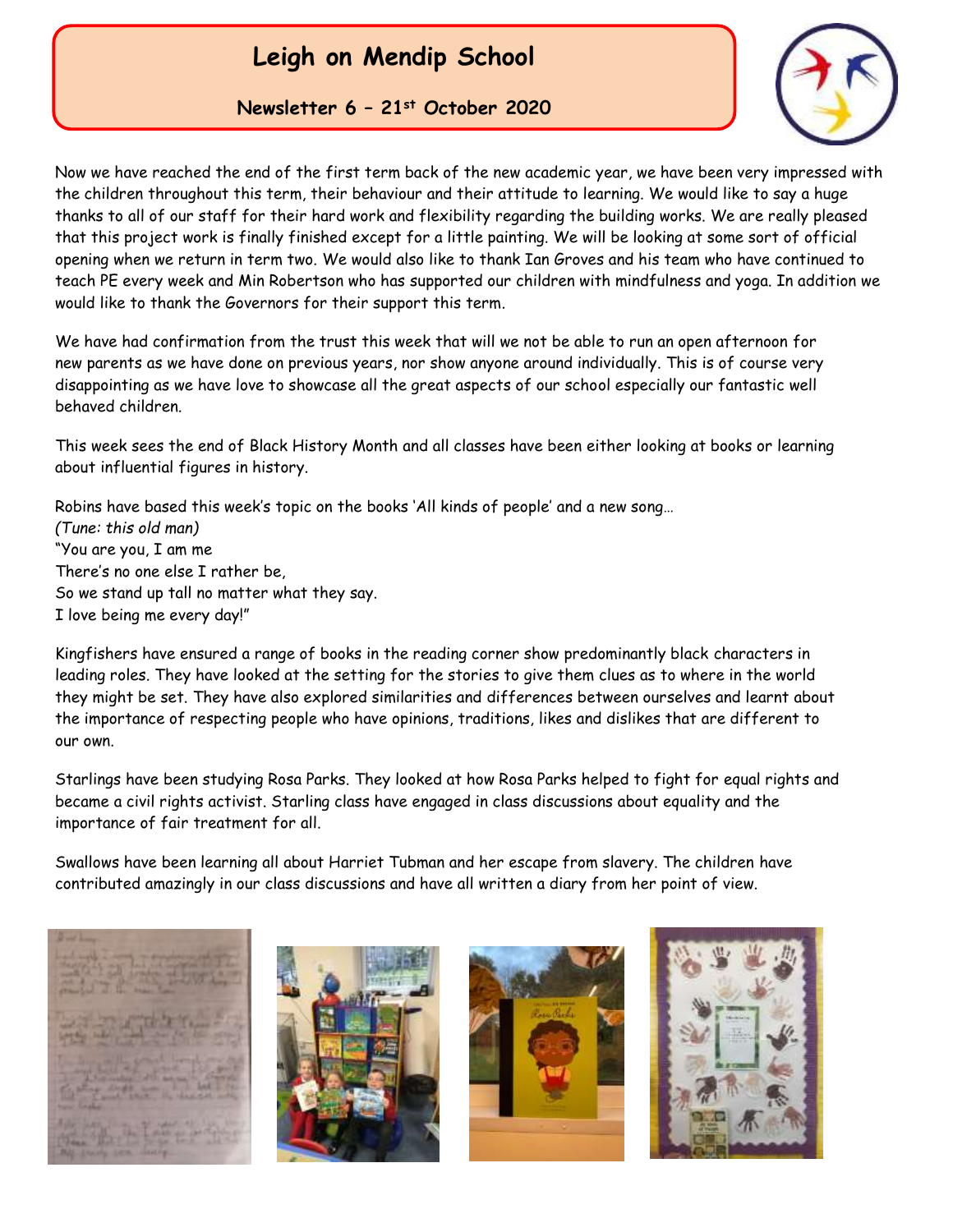

**Newsletter 6 – 21st October 2020**

As we are not able offer face to face parents evening sessions at the moment you will be able to have a discussion with your child's class teacher by phone. These meetings will take place on Wednesday 11th and Thursday 12thNovember between 3.30pm and 6pm with each call lasting up to 10 minutes. We would ask that you email your child's teacher and request a half hour slot which your 10 minute session would be in. (Wednesday or Thursday; 3.30 – 4.00, 4.00 – 4.30, 4.30 – 5.00, 5.00 – 5.30, 5.30 – 6.00pm) Your child's teacher will then be in touch with you to confirm the time of the call.

Kingfishers – [pstafford@leighonmendipschool.co.uk](mailto:pstafford@leighonmendipschool.co.uk) Starlings – [kbache@leighonmendipschool.co.uk](mailto:kbache@leighonmendipschool.co.uk) Swallows – [gsmith@leighonmendipschool.co.uk](mailto:gsmith@leighonmendipschool.co.uk)

We do hope you have a lovely half term break and look forward to welcoming you back on Tuesday 3rd November.

*Mrs Phillips Mr Turull*

#### **Notices**

- **Does your child read in weird and wonderful places? Please do send any photos of extreme reads to the office. We would love to add them to our display.**
- **Please ensure that your child has clearly named clothes, including a coat as the weather gets colder.**
- **Please sign up in the school office if would like your child to attend Sunflower, Sports or Dance after school clubs next term. The lists for both Elliart Art Club and Yoga Club are now closed.**
- **Thank you to all of you who donated to Fair Frome Food Bank last week, they were very pleased.**
- **Governors discussed the results of the parent questionnaire at the last meeting and we will share these with you in our next newsletter at the beginning of November.**

#### **Diary Dates November**

| Mon 2nd                                                                   | <b>INSET</b> day          |
|---------------------------------------------------------------------------|---------------------------|
| Tue 3rd                                                                   | Term 2 starts             |
| Mon 9th                                                                   | FOLS meeting              |
| Tue 10th                                                                  | Rags to Riches collection |
| Wed 11 <sup>th</sup> & Thurs 12 <sup>th</sup> Parents evening phone calls |                           |
| Tues 17th                                                                 | Flu immunisation          |
| Wed 25th                                                                  | Governors meeting         |

#### **FOLS Cookery Book**

 sending in your orders! Thank youThank you to everyone who has pre-ordered copies of the cookery book. The first batch of orders will be printed next week. There will be a second order placed at the end of November for any last minute Christmas purchases and for anyone who missed the first deadline. The next deadline will be  $27<sup>th</sup>$  November, so please keep

#### **FOLS Auction of Promises**

The auction of promises now has a Facebook page where you can see some of the amazing things people are pledging. You can also use it to find information about the event and to get in touch with us should you still want to offer a promise. Remember these promises will make excellent and unique Christmas presents at competitive prices. To see more, please search on Facebook for FOLS auction of promises or find the link on our Friends Of Leigh School Facebook page.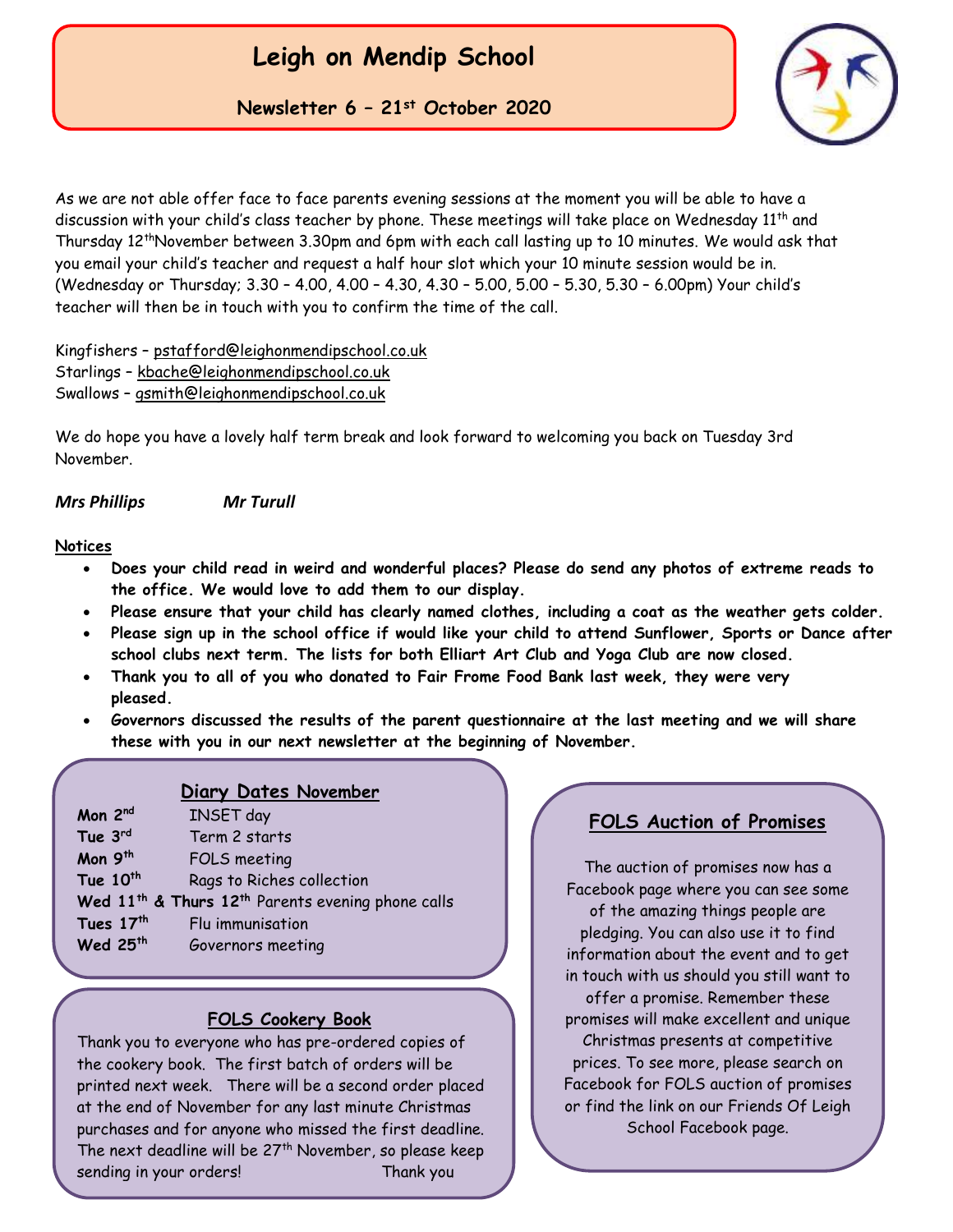**Newsletter 6 – 21st October 2020**





 **Photos of the new Kingfisher Classroom**